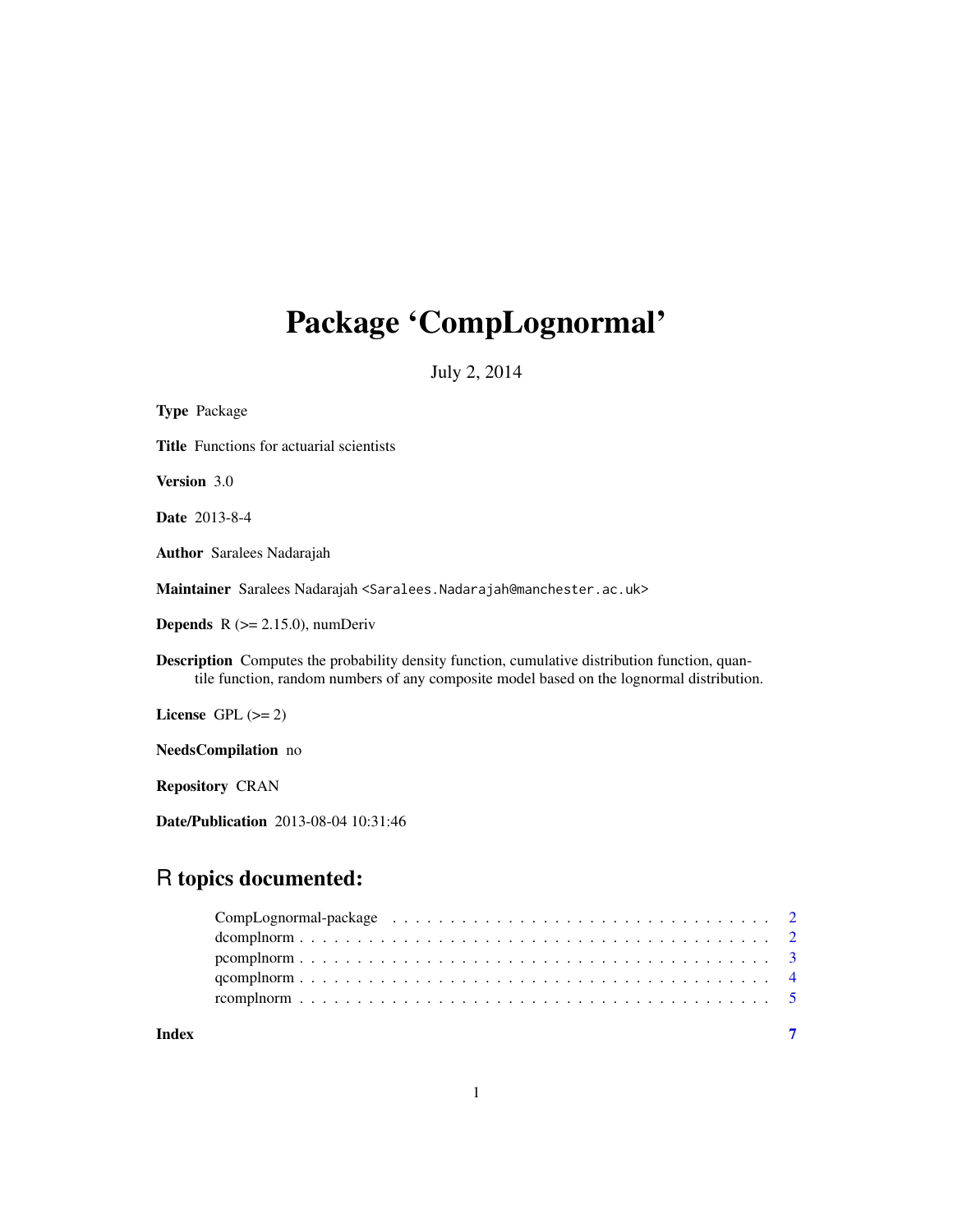<span id="page-1-0"></span>CompLognormal-package *Computes functions for actuarial use*

#### Description

Computes the probability density function, cumulative distribution function, quantile function, random numbers of any composite model based on the lognormal distribution

#### Details

| Package: | CompLognormal  |
|----------|----------------|
| Type:    | Package        |
| Version: | 3.0            |
| Date:    | $2013 - 8 - 4$ |
| License: | $GPL(\geq=2)$  |

probability density function, cumulative distribution function, quantile function, random numbers

#### Author(s)

Saralees Nadarajah

Maintainer: Saralees Nadarajah <Saralees.Nadarajah@manchester.ac.uk>

#### References

S. Nadarajah, S. A. A. Bakar, CompLognormal: An R Package for Composite Lognormal Distributions, submitted

dcomplnorm *Composite lognormal pdf*

### Description

Computes the pdf of the composite lognormal distribution

#### Usage

```
dcomplnorm(x, spec, sigma = 1, theta = 1, log=FALSE, \ldots)
```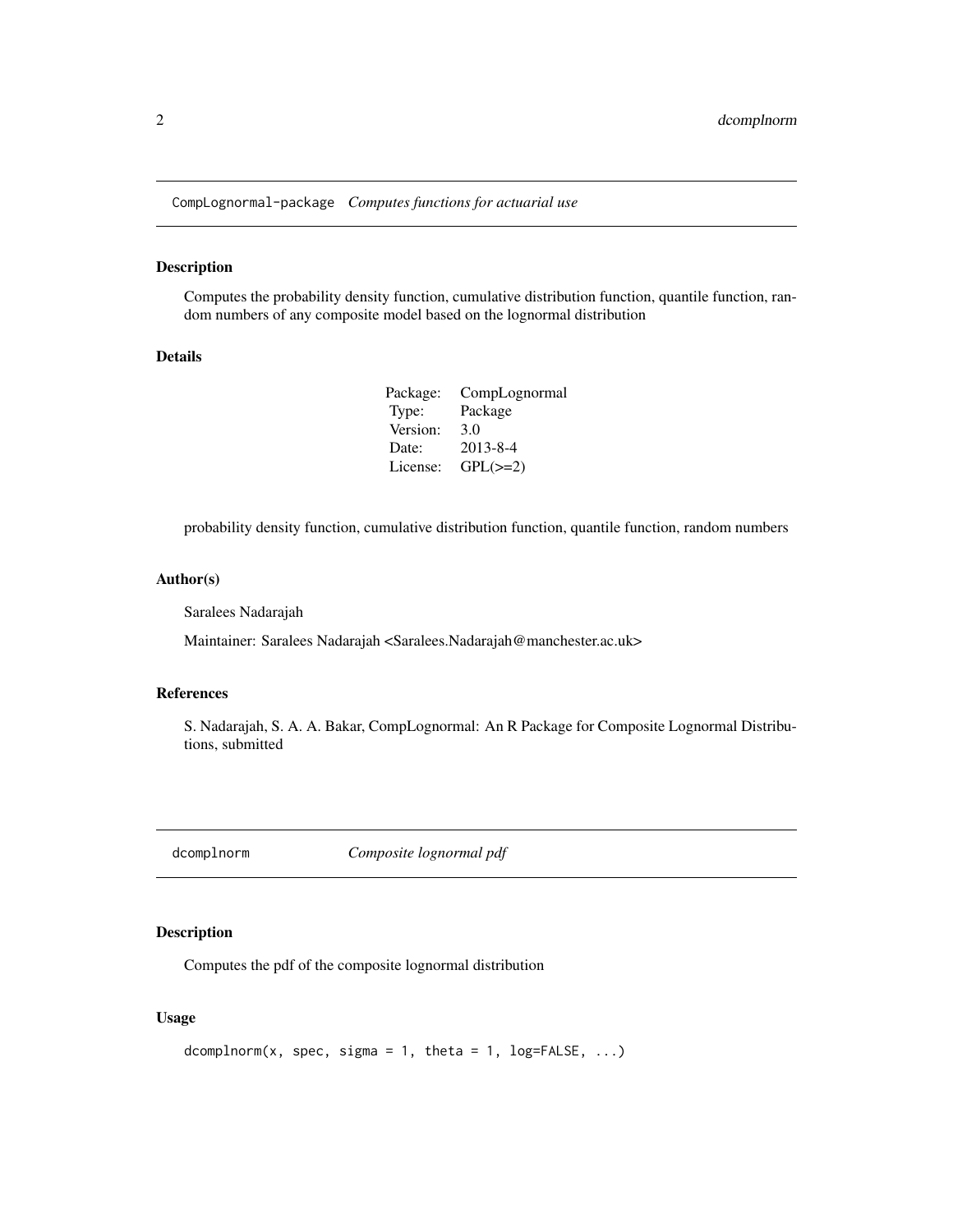### <span id="page-2-0"></span>pcomplnorm 3

# Arguments

| $\mathsf{x}$ | scale or vector of positive values at which the pdf needs to be computed                       |
|--------------|------------------------------------------------------------------------------------------------|
| sigma        | the value of sigma parameter of the lognormal distribution, must be positive                   |
| theta        | the value of theta parameter, the cutoff point, must be positive                               |
| spec         | the specific distribution with which the lognormal distribution should be com-<br>posited with |
| log          | if TRUE then log(pdf) are returned                                                             |
| $\cdots$     | other parameters                                                                               |

# Value

An object of the same length as x, giving the pdf values computed at x

#### Author(s)

Saralees Nadarajah

#### References

S. Nadarajah, S. A. A. Bakar, CompLognormal: An R Package for Composite Lognormal Distributions, submitted

#### Examples

x=runif(10,min=0,max=1) y=dcomplnorm(x,"exp",rate=1)

pcomplnorm *Composite lognormal cdf*

# Description

Computes the cdf of the composite lognormal distribution

## Usage

```
pcomplnorm(x, spec, sigma = 1, theta = 1, log.p=FALSE, lower.tail=TRUE, ...)
```
### Arguments

| X     | scale or vector of positive values at which the cdf needs to be computed                       |
|-------|------------------------------------------------------------------------------------------------|
| sigma | the value of sigma parameter of the lognormal distribution, must be positive                   |
| theta | the value of theta parameter, the cutoff point, must be positive                               |
| spec  | the specific distribution with which the lognormal distribution should be com-<br>posited with |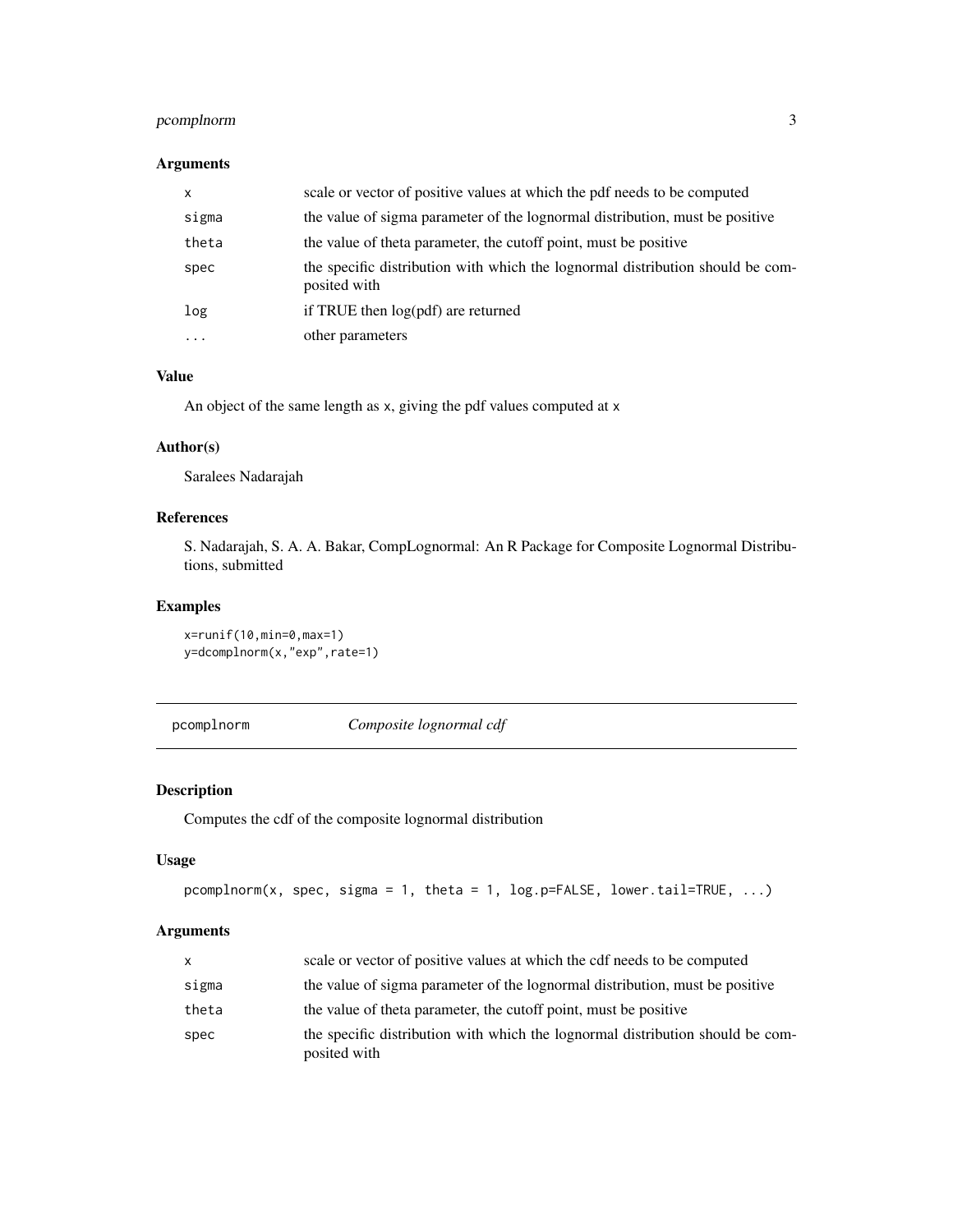### <span id="page-3-0"></span>4 qcomplnorm

| log.p      | if TRUE then log(cdf) are returned                   |
|------------|------------------------------------------------------|
| lower.tail | if TRUE then cdf are returned else 1-cdf are retured |
| $\cdots$   | other parameters                                     |

# Value

An object of the same length as x, giving the cdf values computed at x

### Author(s)

Saralees Nadarajah

#### References

S. Nadarajah, S. A. A. Bakar, CompLognormal: An R Package for Composite Lognormal Distributions, submitted

## Examples

```
x=runif(10,min=0,max=1)
y=pcomplnorm(x,"exp",rate=1)
```
qcomplnorm *Composite lognormal quantile*

#### Description

Computes the quantile function of the composite lognormal distribution

# Usage

```
qcomplnorm(p, spec, sigma = 1, theta = 1, log.p=FALSE, lower.tail=TRUE, ...)
```
# Arguments

| p          | scale or vector of probabilities at which the quantile function needs to be com-<br>puted      |
|------------|------------------------------------------------------------------------------------------------|
| sigma      | the value of sigma parameter of the lognormal distribution, must be positive                   |
| theta      | the value of theta parameter, the cutoff point, must be positive                               |
| spec       | the specific distribution with which the lognormal distribution should be com-<br>posited with |
| log.p      | if TRUE then quantiles are returned for $exp(p)$                                               |
| lower.tail | if TRUE then quantiles are returned for p else quantiles are returned for 1-p                  |
| $\cdots$   | other parameters                                                                               |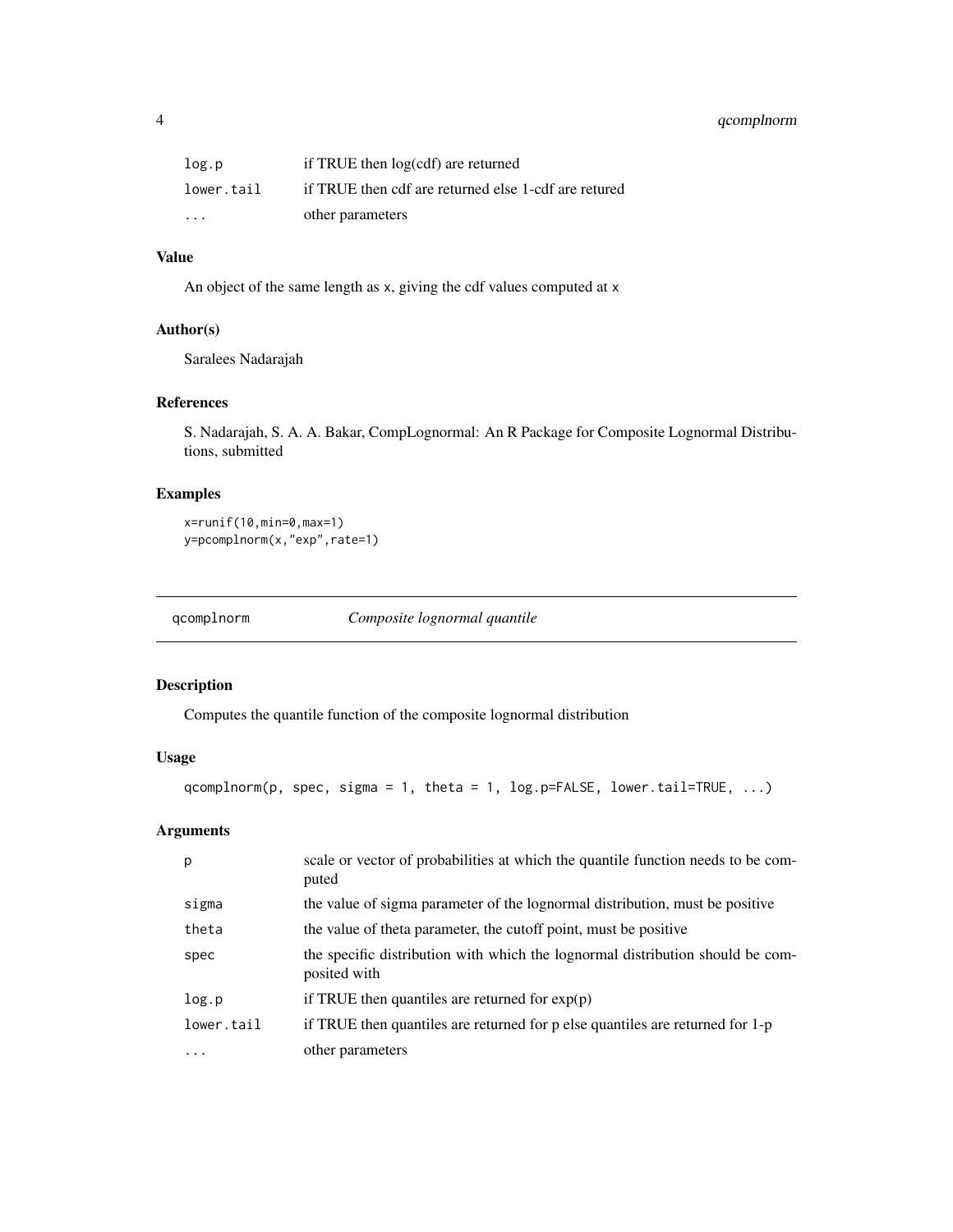### <span id="page-4-0"></span>rcomplnorm 5

# Value

An object of the same length as p, giving the quantile values computed at p

#### Author(s)

Saralees Nadarajah

#### References

S. Nadarajah, S. A. A. Bakar, CompLognormal: An R Package for Composite Lognormal Distributions, submitted

#### Examples

```
p=runif(10,min=0,max=1)
y=qcomplnorm(p,"exp",rate=1)
```
rcomplnorm *Composite lognormal random numbers*

#### Description

Generates random numbers from the composite lognormal distribution

#### Usage

```
rcomplnorm(n, spec, sigma = 1, theta = 1, ...)
```
# Arguments

| n        | number of random numbers to be generated                                                       |
|----------|------------------------------------------------------------------------------------------------|
| sigma    | the value of sigma parameter of the lognormal distribution, must be positive                   |
| theta    | the value of theta parameter, the cutoff point, must be positive                               |
| spec     | the specific distribution with which the lognormal distribution should be com-<br>posited with |
| $\cdots$ | other parameters                                                                               |

#### Value

An object of the length n, giving the random numbers from the composite lognormal distribution

#### Author(s)

Saralees Nadarajah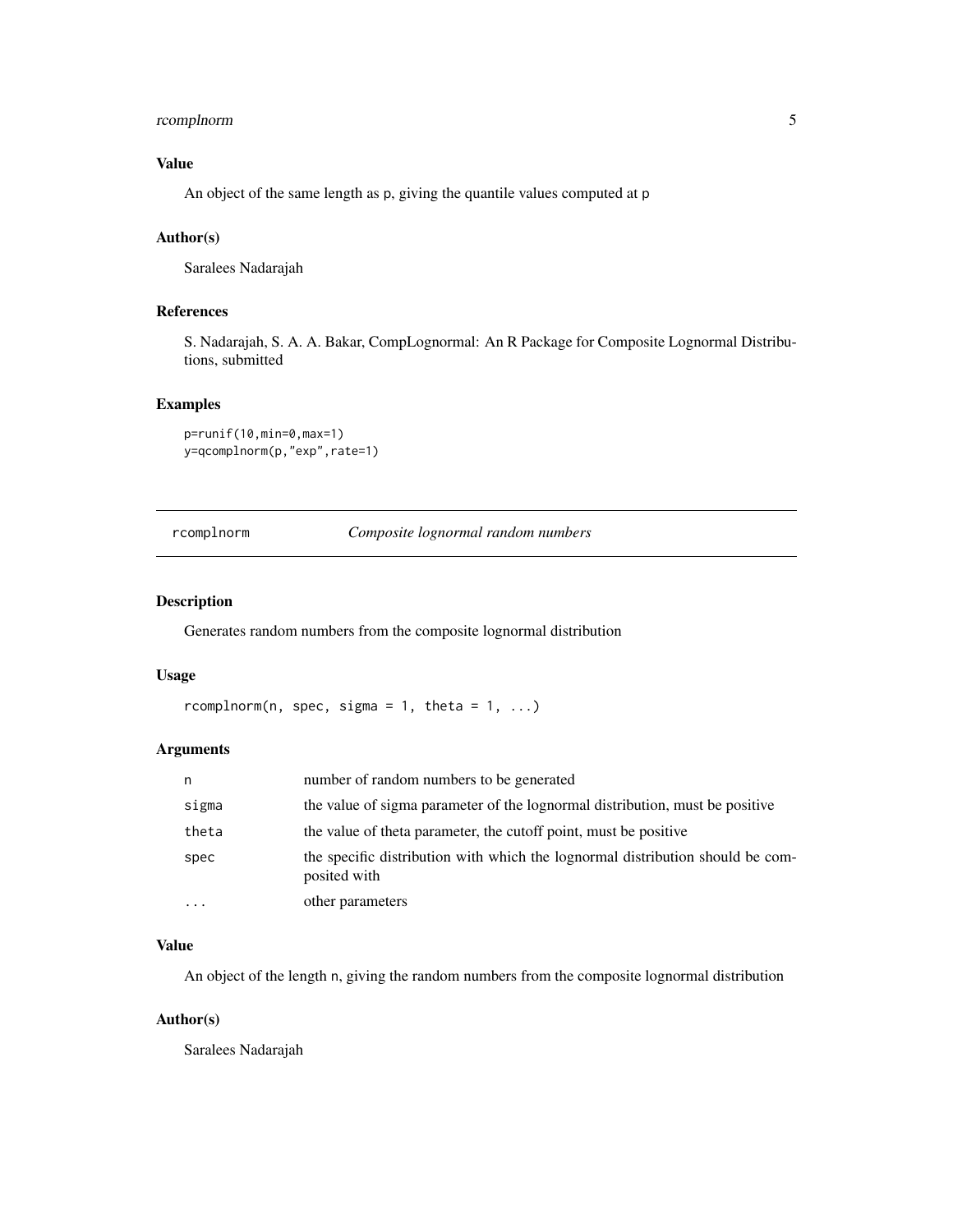# References

S. Nadarajah, S. A. A. Bakar, CompLognormal: An R Package for Composite Lognormal Distributions, submitted

# Examples

y=rcomplnorm(100,"exp",rate=1)